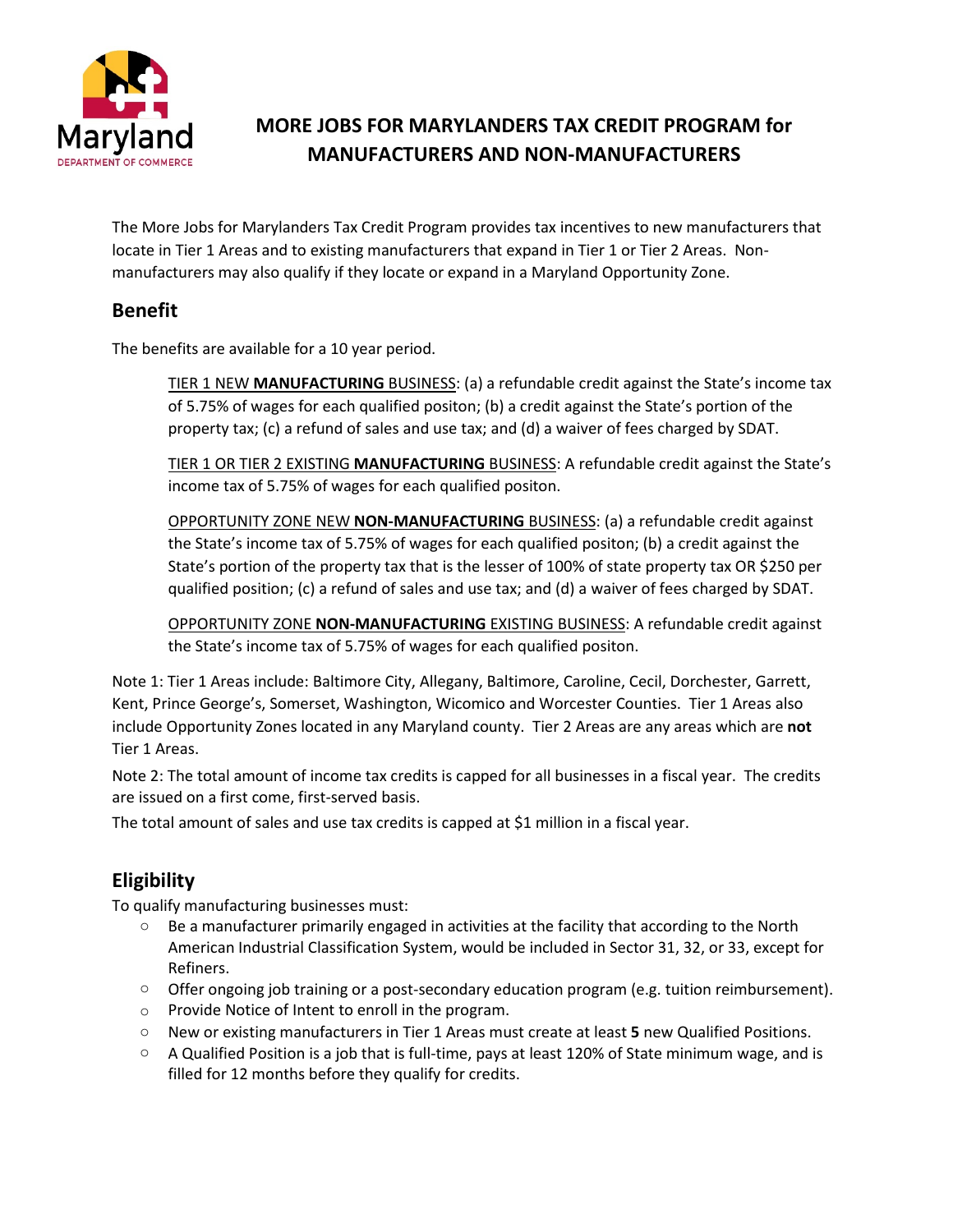| <b>JUILUUL DEIUW.</b> |                    |
|-----------------------|--------------------|
|                       | 120% State Minimum |
| <b>Effective date</b> | Wage               |
| 1/1/2020              | \$13.20            |
| 1/1/2021              | \$14.10            |
| 1/1/2022              | \$15.00            |
| 1/1/2023              | \$15.90            |
| 1/1/2024              | \$16.80            |
| 1/1/2025              | \$18.00            |

 $\circ$  State Minimum wage will be increasing beginning January 1, 2020. Please see the schedule below.

- $\circ$  A Qualified Position is a job that is full-time, pays at least 120% of State minimum wage, and is filled for 12 months before they qualify for credits.
- o Existing manufacturers in Tier 2 Areas must create at least **10** new qualified jobs.
- $\circ$  Begin hiring within 12 months of the Notice of Intent to Commerce. Once a business begins hiring, it must add 5 new qualified positions (Tier 1 Areas) or 10 new qualified positions (Tier 2 Areas) within 12 months after the date of its first new hire.
- $\circ$  Existing manufacturers that move their facility from one Maryland County to another after June 1, 2017 will not be eligible to participate.
- o Be certified by Commerce as a qualified business entity.

To qualify, non-manufacturing businesses must:

- o Be located in an Opportunity Zone
- o Provide Notice of Intent to Commerce before it begins hiring.
- o Create at least 5 Qualified Positions.
	- $\circ$  A Qualified Position is a job that is full-time, pays at least \$50,000 per year, and is filled for 12 months before they qualify for credits.
- o Offer ongoing job training or provide a post-secondary education program.
- o Begin hiring within 12 months of its Notice of Intent to Commerce. Once a business begins hiring, it must add 5 new qualified within 12 months after the date of its first new hire.
- $\circ$  Existing businesses that move their facility from one Maryland County to another after June 1, 2017 will not be eligible to participate.
- o Be certified by Commerce as a qualified business entity.
- o Non-manufacturing businesses do **NOT include businesses that**: (i) provide adult entertainment, (ii) are primarily engaged in retail activities (except Grocery Stores), or (iii) are primarily engaged in the sale or distribution of alcoholic beverages.

Businesses can enroll their project in the program and be certified as a Qualified Business Entity until June 1, 2022. Businesses who have been certified to receive benefits under the program will receive for the full ten year duration, subject to appropriation.

If during the 10-year benefit period, the number of new qualified positions falls below the number the business received credit for in the first benefit year, the project will removed from the program and all benefits will be terminated.